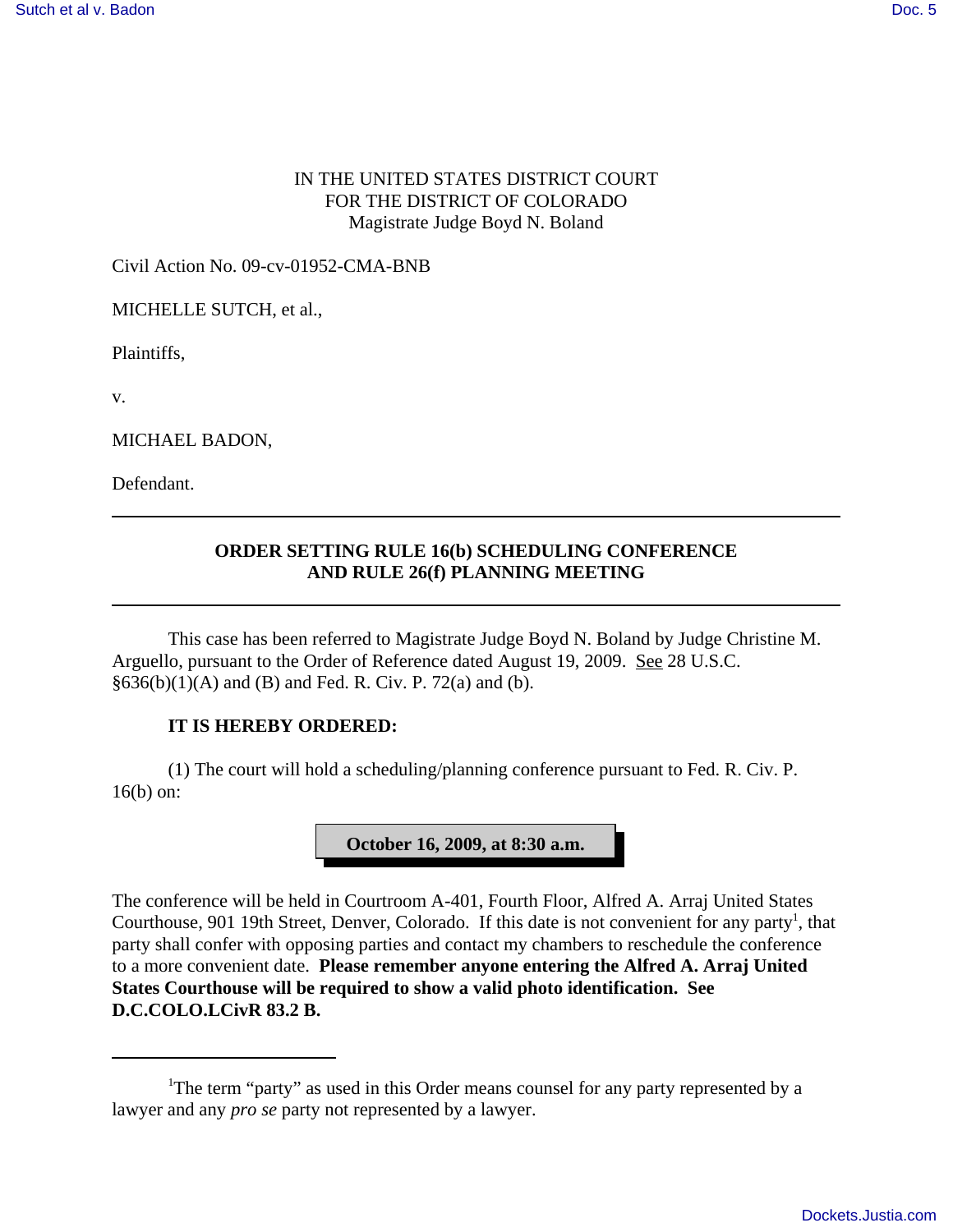A copy of the instructions for the preparation of a scheduling order and a form of scheduling order can be downloaded from the court's website at www.co.uscourts.gov/formsframe.htm. (Click on "Civil Forms" in the blue box at the top of the screen and scroll down to the bold hearing "Standardized Order Forms"). Parties shall prepare the proposed scheduling order in accordance with the court's form.

The parties shall submit their proposed scheduling order, pursuant to District of Colorado Electronic Case Filing ("ECF") Procedures V.L, including a copy of the proposed scheduling order in a WordPerfect or Word format sent via e-mailed to Boland Chambers@cod.uscourts.gov, all as required by ECF Procedure V.L. 2(a) and (b), on or before:

**October 9, 2009**

Attorneys and/or parties not participating in ECF shall submit their proposed scheduling order on paper to the Clerk's Office. However, if any party in the case is participating in ECF, it is the responsibility of that party to submit the proposed scheduling order pursuant to the District of Colorado ECF Procedures.

The plaintiff shall notify all parties who have not yet entered an appearance of the date and time of the scheduling/planning conference and provide a copy of this Order to those parties.

(2) In preparation for the scheduling/planning conference, the parties are directed to confer in accordance with Fed. R. Civ. P. 26(f) on or before:

**September 25, 2009**

The court encourages the parties to meet face to face, but if that is not possible, the parties may meet by telephone conference. All parties are jointly responsible for arranging and attending the Rule 26(f) meeting.

During the Rule 26(f) meeting, the parties shall discuss the nature and basis of their claims and defenses and the possibilities for a prompt settlement or resolution of the case; make or arrange for the disclosures required by Rule 26(a)(1); and develop their proposed scheduling/discovery plan. The parties should also discuss the possibility of informal discovery, such as conducting joint interviews with potential witnesses, joint meetings with clients, depositions via telephone, or exchanging documents outside of formal discovery.

In those cases in which (i) the parties' substantive allegations involve extensive computer-generated records; (ii) a substantial amount of disclosure or discovery will involve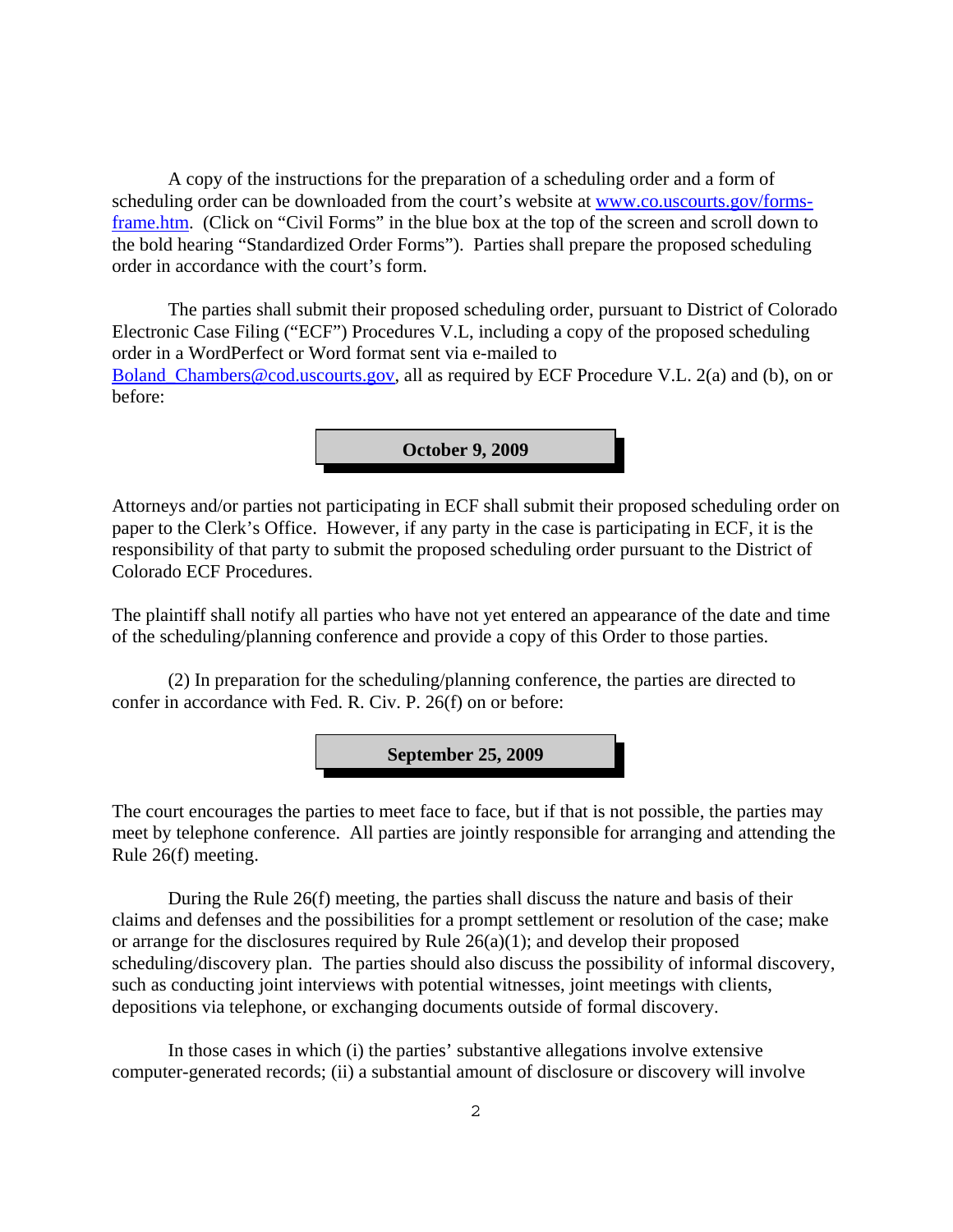information or records in electronic form (i.e., e-mail, word processing, databases); (iii) expert witnesses will develop testimony based in large part on computer data and/or modeling; or (iv) any party plans to present a substantial amount of evidence in digital form at trial, the parties shall confer regarding steps they can take to preserve computer records and data, facilitate computer-based discovery, resolve privilege issues, limit discovery costs and delay, and avoid discovery disputes relating to electronic discovery. The parties shall be prepared to discuss these issues, as appropriate, in the proposed scheduling order and at the scheduling/planning conference.

These are the minimum requirements for the Rule 26(f) meeting. The parties are encouraged to have a comprehensive discussion and are required to approach the meeting cooperatively and in good faith. The parties are reminded that the purpose of the Rule 26(f) meeting is to expedite the disposition of the action, discourage wasteful pretrial activities, and improve the quality of any eventual trial through more thorough preparation. The discussion of claims and defenses shall be a substantive, meaningful discussion.

The parties are reminded that pursuant to Fed. R. Civ. P. 26(d) no discovery shall be sought prior to the Rule 26(f) meeting.

(3) The parties shall comply with the mandatory disclosure requirements of Fed. R. Civ. P.  $26(a)(1)$  on or before:



Counsel and parties are reminded that the mandatory disclosure requirements encompass computer-based evidence which may be used to support claims or defenses. Mandatory disclosures must be supplemented by the parties consistent with the requirements of Fed. R. Civ. P. 26(e). Mandatory disclosures and supplementation are not to be filed with the Clerk of the Court.

(4) This matter also is referred to Magistrate Judge Boland for settlement purposes and with the authority to convene such settlement conferences and direct related procedures as may facilitate resolution of this case. The scheduling/planning conference on October 16, 2009, is not a settlement conference, and no client representative is required to appear. Nonetheless, to facilitate an early evaluation of the possibility of settlement, the parties shall e-mail a Confidential Settlement Statement in PDF format to Boland\_Chambers@cod.uscourts.gov on or before **October 9, 2009**. This statement shall briefly outline the facts and issues in the case and the possibilities for settlement, including any settlement authority from the client. Attorneys and/or pro se parties not participating in ECF shall submit a single copy of their Confidential Settlement Statements, on paper, to the Clerk's Office marked "Personal and Confidential."